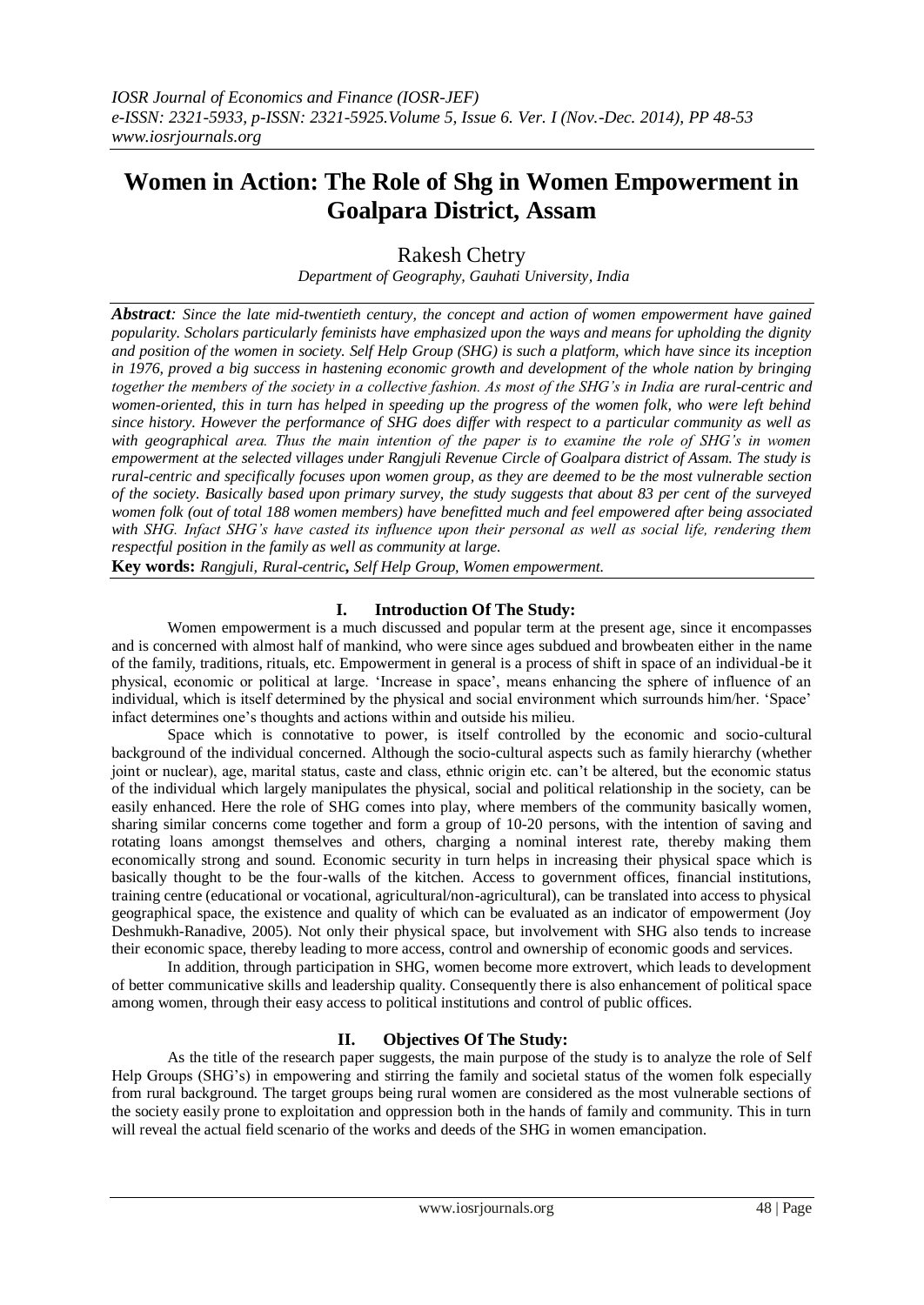### **III. Database And Methodology:**

The study undertaken is primarily based on Primary data collected through survey with the help of a concise and precise schedule cum questionnaire. The questions incorporated in the questionnaire are purpose oriented and are based on the pre-field visit and shared experiences. The necessary secondary data has been gathered from various publications of financial institutions and NGOs" including Block Development Reports, books, journals and different government websites. As many as 47 SHG"s have been selected covering 35 villages with altogether 188 respondents (4 respondents per SHG). The villages have been selected randomly based on their connectivity. The respondents include the President of the SHG including its 3 other members who have been associated with the group for at least the last 3 years. The data so collected have been arranged, tabulated and processed using simple statistical techniques such as the absolute percentage method. Necessary maps and diagrams have also been included, for clear exposition of the problem.

### **IV. A Brief Background Of The Study Area:**

The study area comprises of Rangjuli Revenue circle of Goalpara district of west Assam. Bounded by the Kamrup district in the east; Dudhnoi revenue circle and Meghalaya in the west; Matia revenue circle in the North; and Meghalaya in the south, the Rangjuli revenue circle encompasses about 15.16 per cent of the total area of the district while accommodating a total of about 1.09 lakh population, which are predominantly of rural background. Entirely composed of alluvial tract, with clayey soil in the south bordering the Meghalaya plateau, agriculture is the main economic activity of more than 80 per cent of the population. The region is covered with moist deciduous vegetation due to the prevalence of monsoon type of climate. The area is basically drained by the Brahmaputra and its tributary- Deosila, which originates from the Meghalaya Plateau.

The region is demographically significant as it is predominantly occupied by the tribal and scheduled caste population. The Scheduled Tribe (ST) and Scheduled Caste (SC) group constitutes about 38 per cent and 12 per cent of the total population of the Rangjuli Revenue Circle with predominant tribal groups being Rabha, Bodo, Garo etc. in addition with Koch Rajbonsis (not yet recognized as ST till date).



**List of the Villages, where SHGs have been located and surveyed:**

| 1. Ambari Pt III | 6. Sarapara Pt. I | 11. Dhigali   | 16. Fakirpara | 21. Ghilabari  | 26. Bardol Pt. I       | 31. Khutabari Pt. I   |
|------------------|-------------------|---------------|---------------|----------------|------------------------|-----------------------|
|                  |                   | Pt. II        |               |                |                        |                       |
| 2. Shymagaon     | 7. Dhupdhara      | 12. Maslam    | 17. Khamar    | 22. Ambari     | 27. Dhontola Pt. I     | 32. Ambari Pt. III    |
| Pt I             | Pt. III           |               |               | Pt. II         |                        |                       |
| 3. Sildubipara   | 8. Dhigali Pt. I  | 13. Khekapara | 18. Piplibari | 23. Bhalukjuli | 28. Saukapara Kahibari | 33. Bangaon           |
| Pt 1             |                   |               |               |                |                        |                       |
| 4. Adopara       | 9. Barbari        | 14. Garopara  | 19. Ambari    | 24. Khutabari  | 29. Talipara Kauridubi | 34.<br><b>Ulubari</b> |
|                  |                   |               | Pt. IV        | $Pt$ $H$       |                        | Choutra               |
|                  |                   |               |               |                |                        | Naitarabeel           |
| 5. Khutabari     | 10. Dhigali       | 15. Patpara   | 20. Ambari    | 25. Khutabari  | 30. Khutabari          | 35.<br>Rakshini       |
| Pt IV            | Pt III            | Pt. II        | Pt. I         | Pt. III        | Pt. V                  | Pahar                 |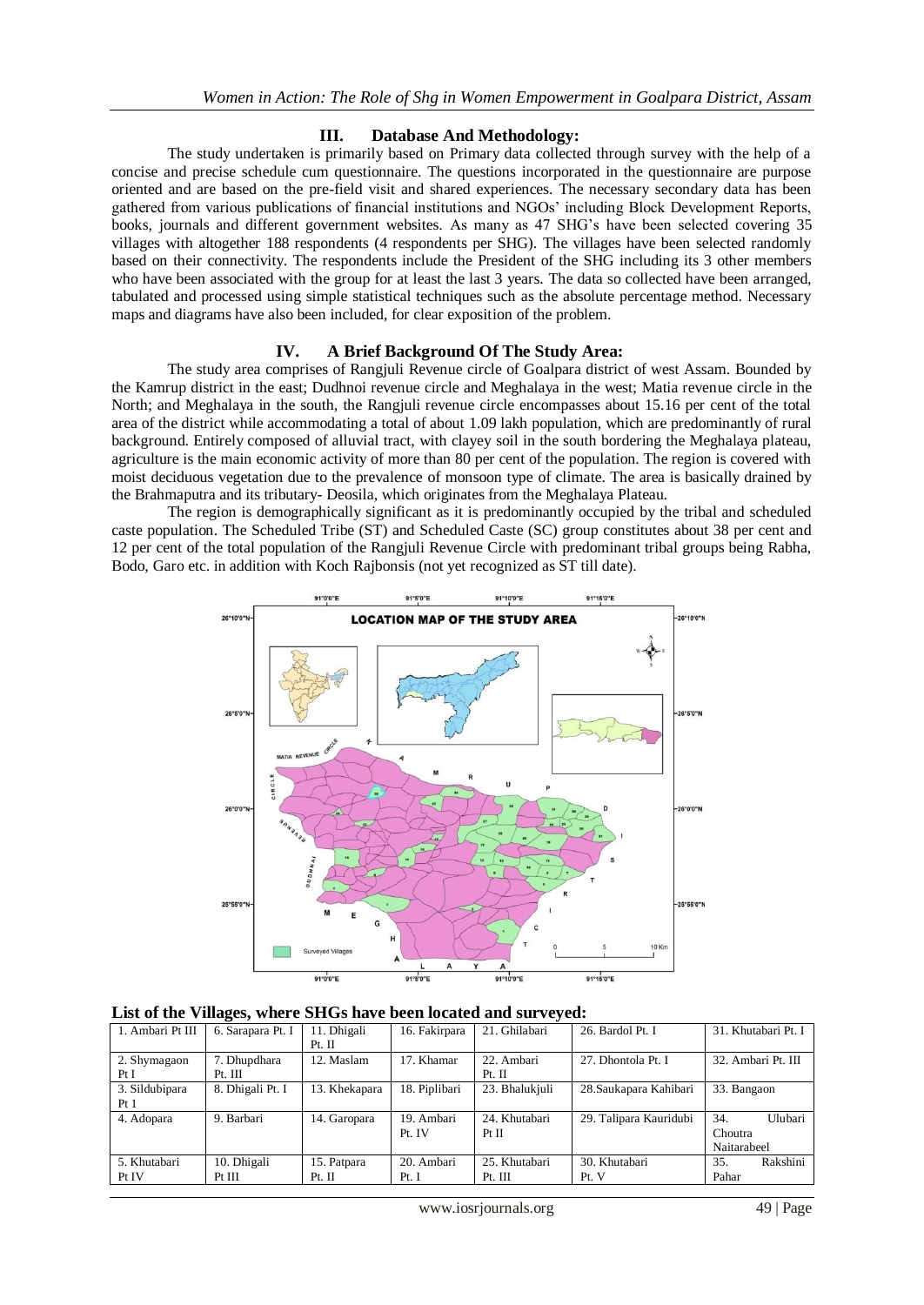## **V. Analysis And Discussion:**

SHG and the Status of Women: A Synergistic Linkage

"Millions of women in our hamlets know what unemployment means. Give them access to economic activities and they will have access to power and self-confidence to which they hitherto have been strangers" (Mahatma Gandhi). As stated earlier, the Rangjuli Revenue Circle comprises of 126 villages, with no urban centre. Mostly the women folk are confined to household activities with 74.63 per cent of the females unemployed. Since confined within the four walls of the household throughout ages, they have been left behind the mainstream, when compared to their opposite sex. In this context, SHG have done a laudable work in empowering and bringing rural women to the mainstream thereby changing their outlook as well as attitude towards the society. SHG"s have brought the rural women folk out of their so called kitchen cocoons, and made them socially, politically and economically empowered, demanding respect and attention from their society in general and family in particular.

However in the present study, most of the respondents (about 42 per cent) have approved of the fact that they have joined SHG in order to maintain their household expenditure and support the family economically. Therefore it is rightly said that women will be women- the home and the family without which she considers herself to be incomplete. Infact about 32 per cent of the respondents have been associated with SHG to get loans from it and repay their old debts, generally borrowed by their husbands. When enquired, whether they have joined SHG for self-development, only 6 respondents (about 3 per cent of the total) reciprocated in positive. Moreover about 6 per cent of the surveyed women have got themselves admitted to SHG unwillingly, at the word of their spouse.

#### **Table 1: Reason Behind Joining Shg Of Women Folk In Selected Villages Of Rangjuli, 2012- 2013**

| ---    |                                             |                |                     |  |  |  |  |
|--------|---------------------------------------------|----------------|---------------------|--|--|--|--|
| Sl. No | Statement                                   | No. of members | Members in per cent |  |  |  |  |
|        | To maintain household expenditure           | 58             | 30.85               |  |  |  |  |
| ∍      | For borrowing loans in low interest rate    | 48             | 25.53               |  |  |  |  |
| 3      | For promoting social status                 | 32             | 17.02               |  |  |  |  |
|        | For supporting family and promoting savings | 21             | 11.17               |  |  |  |  |
|        | To repay old debts                          | 12             | 6.38                |  |  |  |  |
| 6      | On the word of the husband                  | 11             | 5.85                |  |  |  |  |
|        | For self-development and empowerment        | 06             | 3.20                |  |  |  |  |
|        | Total                                       | 188            | 100                 |  |  |  |  |
|        |                                             |                |                     |  |  |  |  |

Source: Based on Field study



From the figure, it is evident that most of the women have joined the SHG not for self-development or empowerment but to fulfill the household needs, which the spouses were unable to accomplish. Although needbased, these aspects in the long run are believed to empower the rural women folk.

# **VI. Economic Interdependence And Space Relationship With Shg:**

One of the most important stimuli of empowerment is economic soundness which altogether alters the social fabric of an individual. As most of the women surveyed are from interior villages, they have very limited access and control of the economic goods and services of the household and the society at large. They become petitioners if not beggars to their spouse for any monetary item they require-however small it might be. This in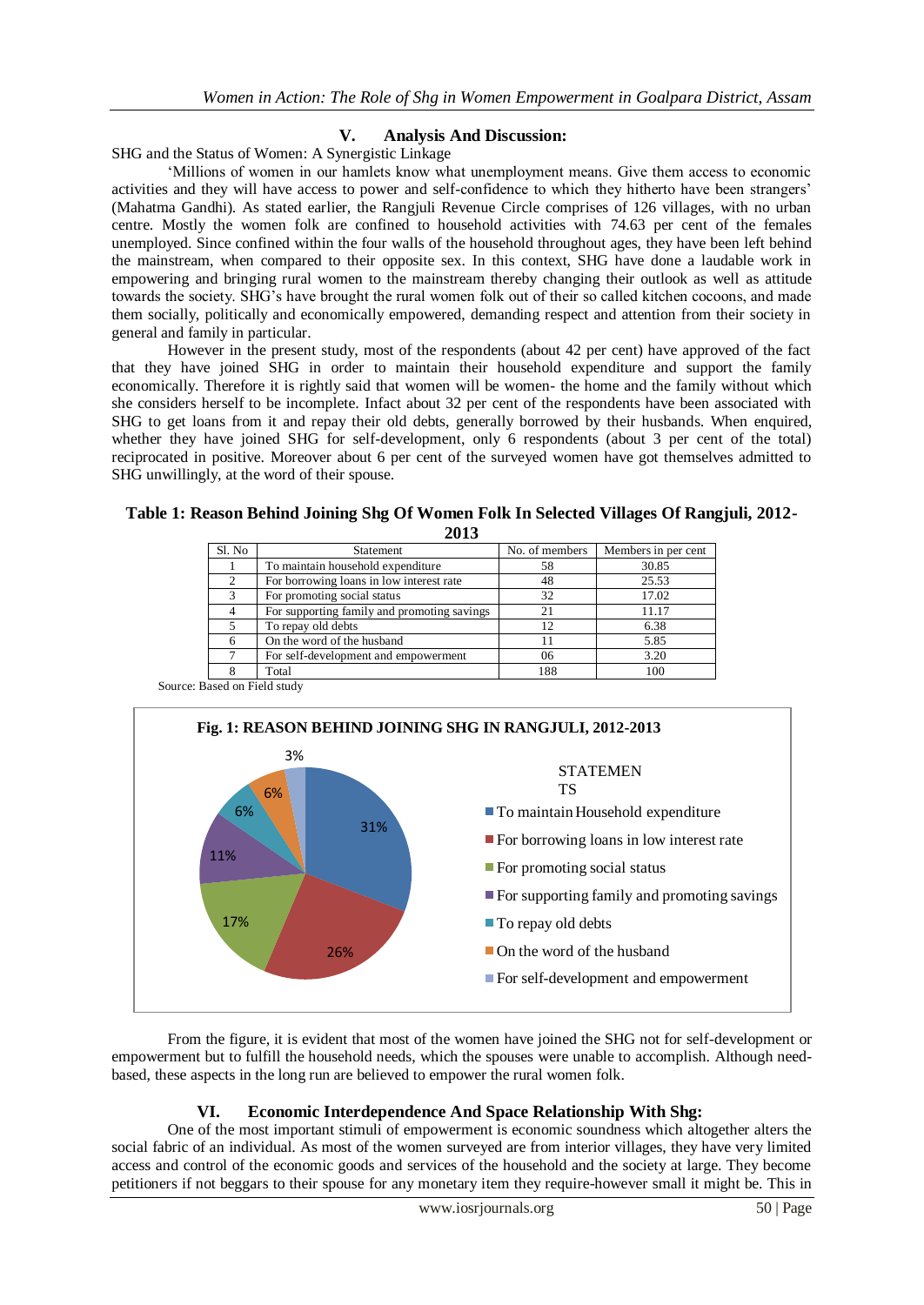turn tends to demean their self-respect and self-esteem, consequently degrading their position both in family as well as society. In this context, interventions such as those of SHG"s can lead a long way in eradicating the economic constraints, thereby empowering them economically.

An analysis of the income pattern of the respondents before and after joining SHG reveals a remarkable positive shift in their earning behavior. Before joining SHG, about 77 per cent of the respondents were dependents with limited earning avenues. However after joining SHG, besides the monthly savings in banks, all the respondents got themselves engaged in the undertaken schemes be it piggery (rearing of pigs), goattery (rearing of goats), handicrafts, poultry, dairy etc. Infact before joining SHG, only 12 women out of the total considered women folk were earning a monthly income below Rs. 500/-, but in the post-SHG period, a total of 122 members (65 per cent) are earning more than that petty amount. Similarly there has been remarkable growth (400 per cent) in the number of women members, earning a monthly income of above Rs. 2000/-, before and after joining SHG.

| Table 2. Moltany Barning Of Members Derore And Arter Johnnig Dig In Rangfull, 2012-2013 |                    |            |                    |            |          |  |  |  |
|-----------------------------------------------------------------------------------------|--------------------|------------|--------------------|------------|----------|--|--|--|
| Monthly Income                                                                          | Pre-SHG Period     |            | Post-SHG Period    | Percentage |          |  |  |  |
|                                                                                         | No. of respondents | Percentage | No. of respondents | Percentage | increase |  |  |  |
| No Income                                                                               | 144                | 76.60      |                    |            |          |  |  |  |
| Below 500                                                                               |                    | 6.38       | 66                 | 35.11      | 450      |  |  |  |
| 500-1000                                                                                |                    | 9.04       | 51                 | 27.13      | 200      |  |  |  |
| 1000-1500                                                                               |                    | 2.66       | 24                 | 12.77      | 380      |  |  |  |
| 1500-2000                                                                               |                    | 3.72       | 32                 | 17.01      | 357      |  |  |  |
| Above 2000                                                                              |                    | 1.60       | 15                 | 7.98       | 400      |  |  |  |
| Total                                                                                   | 188                | 100        | 188                | 100        |          |  |  |  |

**Table 2: Monthly Earning Of Members Before And After Joining Shg In Rangjuli, 2012-2013**

Source: Based on Field study



Not only through the undertaken schemes, but the members also avail monetary loans from various micro-financial institutions like Bandhan, Rashtriya Gramin Vikas Nidhi (RGVN), Proceshta, AMTRON etc., and from the SHG itself. The SHG in turn charges a minimal rate of interest (ranges from Rs. 2 to 3 per Rs. 100/month) upon the money borrowed by any member of the SHG itself. However, this interest rate is somewhat high (ranges from Rs. 15 to 25 per Rs. 100/month) for outsiders (non-members), who have availed loan from the SHG.

| Table 3: Loan Availed By The Members And Non-Members Through Shg In Rangjuli, 2012- |  |  |  |
|-------------------------------------------------------------------------------------|--|--|--|
|                                                                                     |  |  |  |

| Sl. No | Loan Availed (in Rs.) | No. of Members | Percentage | No. of non-members |
|--------|-----------------------|----------------|------------|--------------------|
|        | Below 5000            |                | 23.90      |                    |
|        | 5000-10.000           |                | 5.85       |                    |
|        | 10,000-15,000         | دے             | 12.20      |                    |
|        | 15,000-20,000         |                | 4.26       |                    |
|        | Above 20,000          |                | 7.45       |                    |
|        | Total                 | 101            | 53.70      |                    |

Source: Based on field survey.

The above table reveals that about 54 per cent of the total surveyed members of the SHG have availed loan from it within the time period 2012-2013. It is to be mentioned that at a particular time, any number of members can avail loan from the SHG based on the availability of funds in its account. Similarly outsiders (non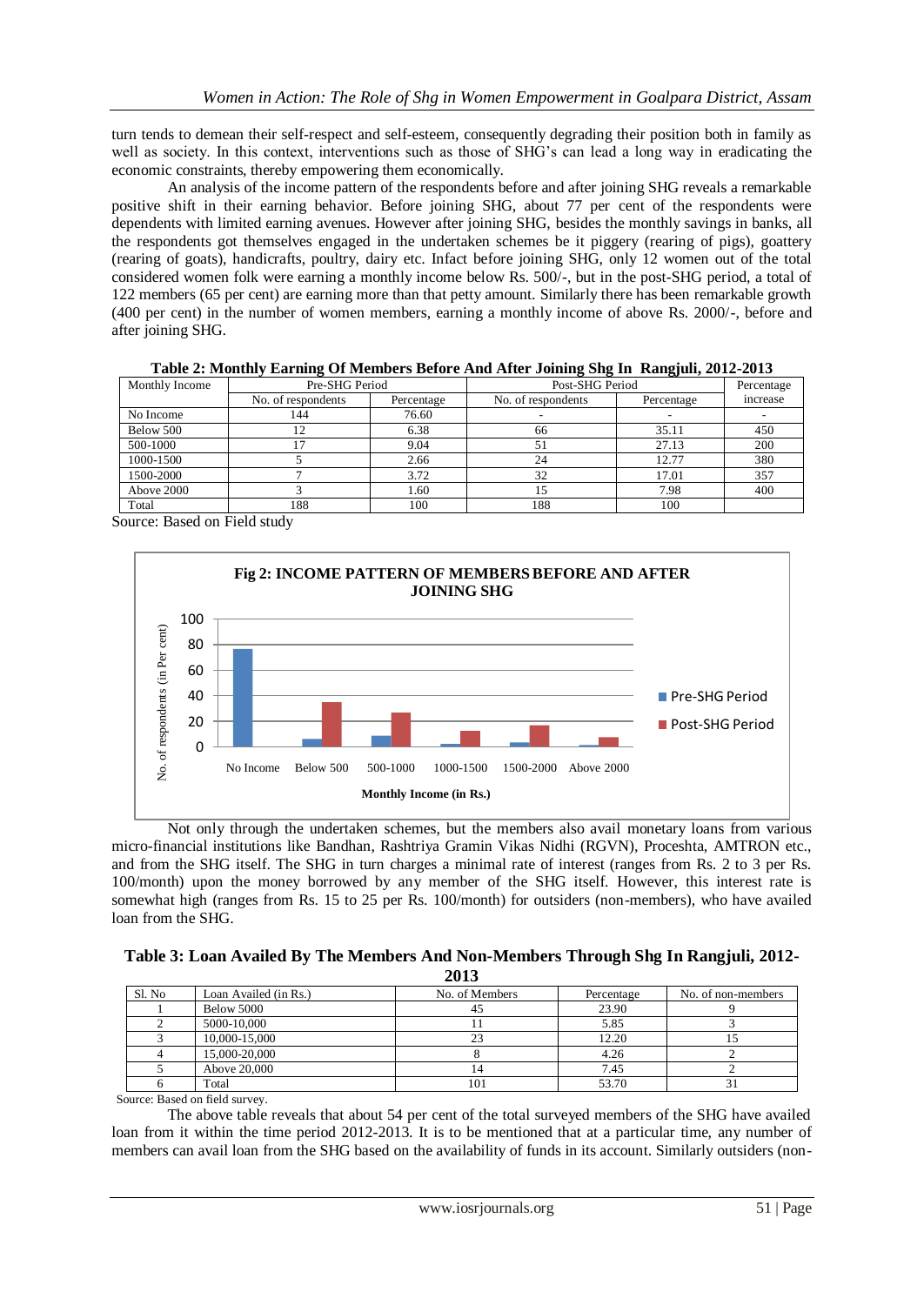members) who borrow money from SHG must be sponsored by any of the existing member of the group. Many SHG"s do not lend money beyond Rs. 15,000/- to outsiders.

# **VII. Self Help Group And Women Empowerment In Rangjuli Revenue Circle**

Empowerment is a process whereby constraints that impede equal participation are reduced so that the inequality starts moving towards becoming equality (Joy Deshmukh-Ranadive, 2005). Without women emancipation and upliftment of about half of mankind, a society or a nation cannot progress in true sense. In this context, Gandhiji rightly remarked, "One step for women, ten steps for nation".

Based on 9 indicators of empowerment, viz. increased income, better status in family and society, skill development, improved standard of living, better communication skill and leadership quality, more awareness in health, education and other associated issues, understand the banking operations, economic independence and lastly increase in self-confidence, the role of SHG has been evaluated in upgrading the family and societal status of rural women in the study region. Recommend ably overall 83 per cent of the respondents approved of the fact that SHG has empowered them in the above nine said aspects; whereas only 3.4 per cent of them responded in negative.

**Table 4: Perception Of Empowerment Of The Respondents Based On Some Selected Indicators**

| Sl.N                  | Indicators of Empowerment                           | Agree | Percentag | Disagre        | Percentag | No Response | Percentage |
|-----------------------|-----------------------------------------------------|-------|-----------|----------------|-----------|-------------|------------|
| $\mathbf{o}$          |                                                     |       | e         | e              | e         |             |            |
|                       | Increased income                                    | 176   | 93.62     | 03             | 1.60      | 09          | 4.78       |
|                       | Better status in family and society                 | 145   | 77.13     | 16             | 8.51      | 27          | 14.36      |
| 3                     | Skill development                                   | 121   | 64.36     | 08             | 4.26      | 59          | 31.38      |
| 4                     | Improved standard of living                         | 147   | 78.19     | 09             | 4.79      | 32          | 17.02      |
| 5                     | Better communication skill and leadership quality   | 134   | 71.28     | 0 <sup>0</sup> |           | 54          | 28.72      |
| 6                     | Awareness in health, education and other associated | 181   | 96.28     | 0 <sup>0</sup> |           | 07          | 3.72       |
|                       | issues                                              |       |           |                |           |             |            |
|                       | Understand the banking operations                   | 185   | 98.41     | 0 <sup>0</sup> |           | 03          | 1.59       |
| 8                     | Economic independence                               | 152   | 80.85     | 06             | 3.19      | 30          | 15.96      |
| 9                     | Increase in self-confidence                         | 158   | 84.04     | 14             | 7.45      | 16          | 8.51       |
| Total                 |                                                     | 1399  |           | 56             |           | 237         |            |
| Average               |                                                     | 155   |           |                |           | 26          | 188        |
| Percentage of average |                                                     | 82.60 |           | 3.40           |           | 14.0        | 100        |



Specifically almost 98.41 and 96.28 per cent of the respondents are of the opinion that SHG has helped them in understanding banking operations and have aided in generating awareness in health, education and other related issues respectively. Similarly 93.62 per cent of the women have opined that SHG has helped them to earn and increase their income, however minimal it might be. However with respect to better skill development and improvement of communicative and leadership quality, only 64.36 per cent and 71.28 per cent of the respondents affirmed in positive. It is noteworthy that about 9 per cent of the surveyed women held the view that SHG has failed in elevating their status either in family or in society.